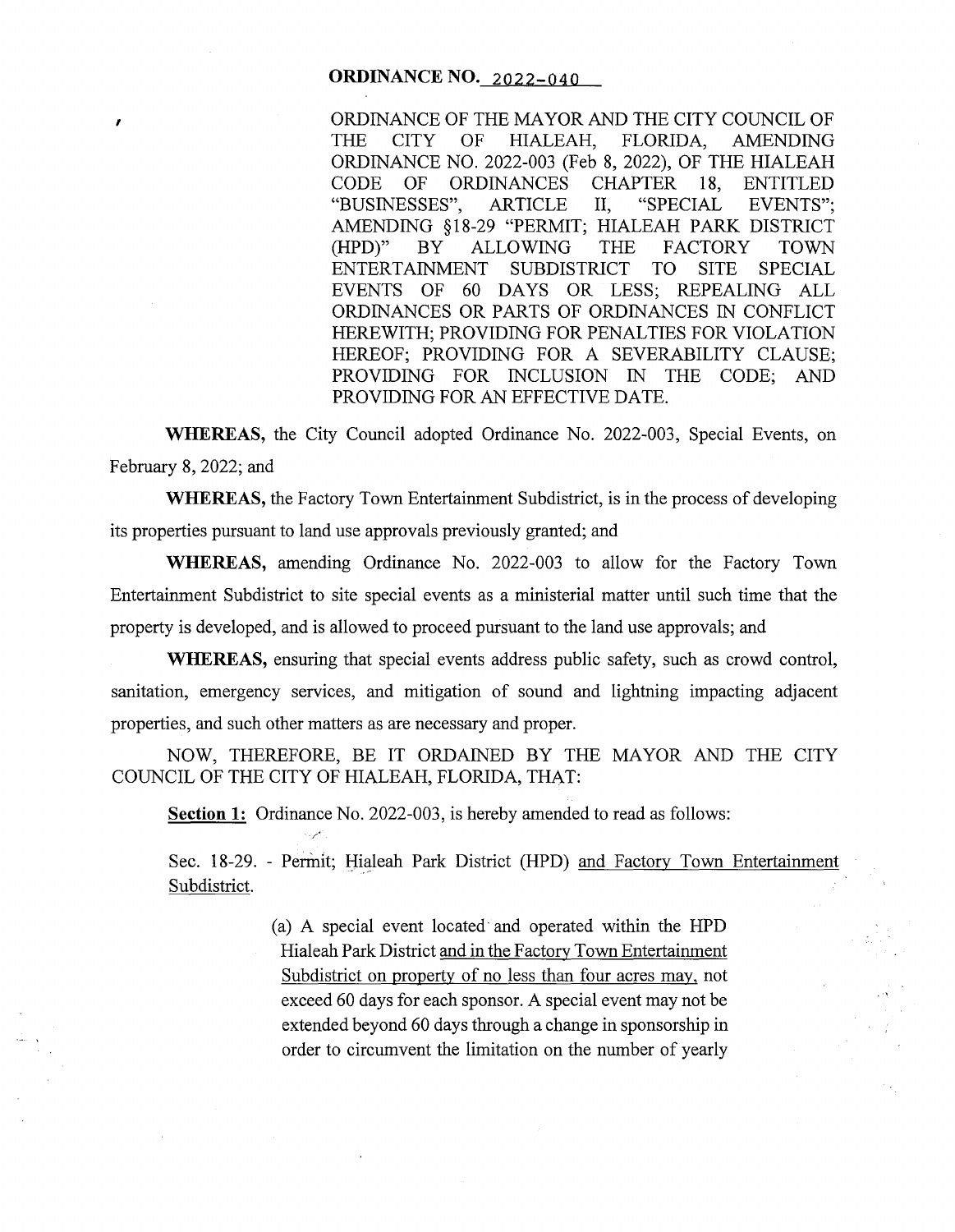## Urdinance No.  $2022 - 040$ Page 2

special events per sponsor as provided by (a) or the maximum total number of days special events may be operated within the HPD zoning district. Notwithstanding the number of sponsors, special events held in the HPD zoning district and Factory Town Entertainment Subdistrict may not exceed a total of 120 days in any 12-month period.

- (b) Prior to the conduct of any special event in the HPD zoning district and Factory Town Entertainment Subdistrict not exceeding 60 days, the proposed operation of the special event shall be subject to review and approval by the building, fire and police departments and any other department necessary to determine whether the special event operator is required to provide or implement measures to address any impacts on vehicular and pedestrian traffic on and off site, noise, light, odors, sanitation and any other impact to public health and safety as a result of the operation of the special event, and comply with section 18-31 of the code of ordinances.
- ( c) Any special event proposed to exceed 60 days in the HPD Hialeah Park District and Factory Town Entertainment Subdistrict shall be subject to the approval of the City Council pursuant to this ordinance
- (d) Cost recovery. Professionals or consultants deemed reasonably necessary by the city to be retained and enable the city to adequately and thoroughly review, evaluate and ensure public safety, including but not limited to crowd control, sanitation, emergency services, and mitigation of sound and lightning impacting adjacent properties, and such other matters as are necessary and proper, shall be paid by the applicant sponsoring the event. The city shall obtain an estimate of fees and costs for services to be rendered, and notify the applicant, and once agreed to paid by the applicant.

#### **Section 2: Repeal of Ordinances in Conflict.**

All ordinances or parts of ordinances in conflict herewith are hereby repealed to the extent of such conflict.

### **Section 3: Penalties.**

Every person violating any provision of the Code or any ordinance, rule or regulation adopted or issued in pursuance thereof shall be assessed a civil penalty not to exceed \$500.00